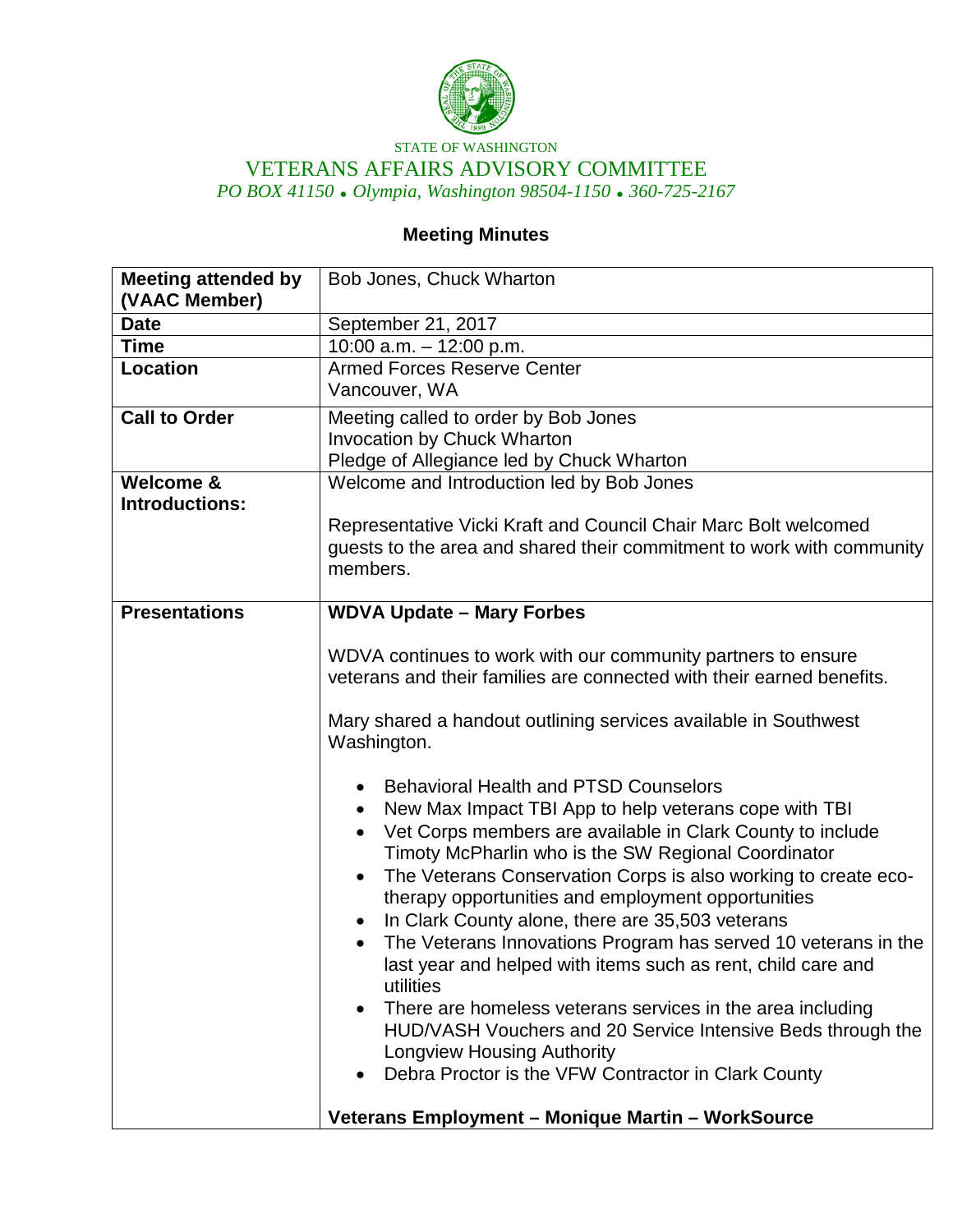WorkSource is available to everyone in Clark County. [www.worksourcewa.com](http://www.worksourcewa.com/) Veterans also may have priority service by Disabled Veterans Outreach Coordinator or Local Veterans Employment Representatives in the Office. They can help reduce barriers to work by helping with transportation, wardrobe, work-required tools or other gear. WorkSource also partners with WDVA to provide the Veterans Innovations Program and Homeless Veterans Reintegration Program benefits to veterans who qualify. (more info at [www.dva.wa.gov\)](http://www.dva.wa.gov/) Other programs include the YesVets hiring initiative – [www.yesvets.org](http://www.yesvets.org/) **Veterans Assistance Program – Samantha Whitley**  The Veterans Assistance Fund is intended to provide emergency assistance to eligible veterans, widows and family members. Funds are generated through a property tax levy. It can provide assistance with rental, food, automobile issues and even dental. The fund is also available to help families with burial expenses. You can access services at the Veterans Assistance Center. 360-693-7030 [www.clark.wa.gov/veterans](http://www.clark.wa.gov/veterans) [vetfund@ccvac.net](mailto:vetfund@ccvac.net) **Vet Corps – Tim McPharlin** Vet Corps is an AmeriCorps program which provides peer-to-peer mentoring. There is a new partnership with Heritage Farm and a Vet Corps member stationed at the Farm. Much of what the Vet Corps program can assist with is connecting veterans with resources. **Family Programs – Liz Johnston** The family program is available to provide support to Washington Guard veterans and family members. They also support each member assigned to the unit and make sure they have the information and resources they need. Upcoming events include a Retirement Seminar. They also provide assistance to families who need help around the holidays. They can also help veterans access records such as DD214s at no cost. Ask for assistance and if they don't provide the service, they can refer you to the organization that does. Liz Johnston 360-604-7303 | 253-355-6239 15005 N.E 65th St. Vancouver, WA 98682